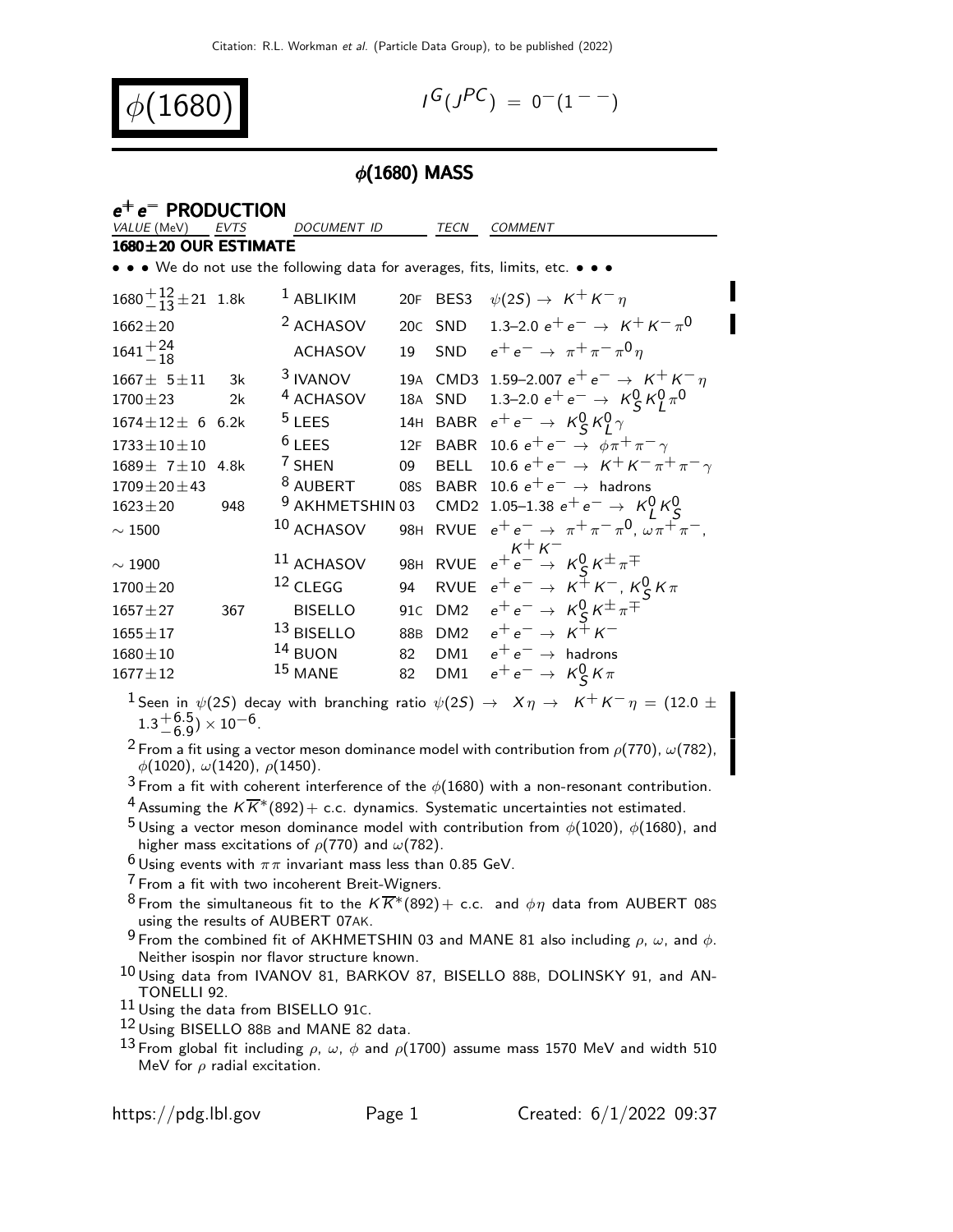14 From global fit of  $\rho$ ,  $\omega$ ,  $\phi$  and their radial excitations to channels  $\omega \pi^+ \pi^-$ ,  $K^+ K^-$ ,  $K_S^0$   $K_L^0$ ,  $K_S^0$   $K^{\pm}$   $\pi^{\mp}$ . Assume mass 1570 MeV and width 510 MeV for  $\rho$  radial excitations, mass 1570 and width 500 MeV for  $\omega$  radial excitation.

15 Fit to one channel only, neglecting interference with  $\omega$ ,  $\rho$ (1700).

#### $p\overline{p}$  ANNIHILATION

| <i>VALUE</i> (MeV)                                                                                                    | DOCUMENT ID                                                             | TECN | COMMENT |  |
|-----------------------------------------------------------------------------------------------------------------------|-------------------------------------------------------------------------|------|---------|--|
| $\bullet \bullet \bullet$ We do not use the following data for averages, fits, limits, etc. $\bullet \bullet \bullet$ |                                                                         |      |         |  |
| $1700\pm8$                                                                                                            | <sup>1</sup> AMSLER 06 CBAR 0.9 $\overline{p}p \rightarrow K^+K^-\pi^0$ |      |         |  |
| <sup>1</sup> Could also be $\rho$ (1700).                                                                             |                                                                         |      |         |  |

#### $\phi$ (1680) WIDTH

## e<sup>+</sup> e<sup>−</sup> PRODUCTION

VALUE (MeV) EVTS DOCUMENT ID TECN COMMENT

150±50 OUR ESTIMATE This is only an educated guess; the error given is larger than the error on the average of the published values.

• • • We do not use the following data for averages, fits, limits, etc. • • •

| $185 + \frac{30}{26} + \frac{25}{47}$ 1.8k |       | $1$ ABLIKIM          |     | 20F BES3    | $\psi(2S) \rightarrow K^+ K^- \eta$                             |
|--------------------------------------------|-------|----------------------|-----|-------------|-----------------------------------------------------------------|
| $159 + 32$                                 |       | <sup>2</sup> ACHASOV |     | 20C SND     | 1.3–2.0 $e^+e^- \rightarrow K^+K^-\pi^0$                        |
| $103 + \frac{26}{24}$                      |       | <b>ACHASOV</b>       | 19  | SND         | $e^+e^- \rightarrow \pi^+\pi^-\pi^0\eta$                        |
| $176 \pm 23 \pm 38$                        | $-3k$ | <sup>3</sup> IVANOV  |     |             | 19A CMD3 1.59-2.007 $e^+e^- \rightarrow K^+K^-\eta$             |
| $300 + 50$                                 | 2k    | <sup>4</sup> ACHASOV |     | 18A SND     | 1.3–2.0 $e^+e^- \rightarrow K_S^0 K_I^0 \pi^0$                  |
| $165 \pm 38 \pm 70$ 6.2k                   |       | $5$ LEES             |     |             | 14H BABR $e^+e^- \rightarrow K_S^0 K_I^0 \gamma$                |
| $300 \pm 15 \pm 37$                        |       | $6$ LEES             | 12F |             | BABR 10.6 $e^+e^- \rightarrow \phi \pi^+ \pi^- \gamma$          |
| $211 \pm 14 \pm 19$ 4.8k                   |       | $7$ SHEN             | 09  | <b>BELL</b> | 10.6 $e^+e^- \rightarrow K^+K^-\pi^+\pi^-\gamma$                |
| $322 \pm 77 \pm 160$                       |       | <sup>8</sup> AUBERT  |     |             | 085 BABR 10.6 $e^+e^- \rightarrow$ hadrons                      |
| $139 + 60$                                 | 948   |                      |     |             | 9 AKHMETSHIN 03 CMD2 1.05-1.38 $e^+e^- \rightarrow K_1^0 K_5^0$ |
| $300 \pm 60$                               |       | $10$ CLEGG           | 94  |             | RVUE $e^+e^- \rightarrow K^+K^-$ , $K_S^0K\pi$                  |
| $146 + 55$                                 | 367   | <b>BISELLO</b>       |     | 91c DM2     | $e^+e^- \rightarrow K_S^0 K^{\pm} \pi^{\mp}$                    |
| $207 + 45$                                 |       | $11$ BISELLO         | 88B |             | DM2 $e^+e^- \rightarrow K^+K^-$                                 |
| $185 \pm 22$                               |       | $12$ BUON            | 82  |             | DM1 $e^+e^- \rightarrow$ hadrons                                |
| $102 \pm 36$                               |       | $13$ MANE            | 82  | DM1         | $e^+e^- \rightarrow K^0_S K \pi$                                |

 $^1$  Seen in  $\psi(2S)$  decay with branching ratio  $\psi(2S) \rightarrow~X\eta \rightarrow~K^+K^-\eta=(12.0\pm 1)$  $1.3 + 6.5$  $^{+6.5}_{-6.9}$ )  $\times$  10 $^{-6}$ .

<sup>2</sup> From a fit using a vector meson dominance model with contribution from  $\rho(770)$ ,  $\omega(782)$ ,  $\phi(1020), \omega(1420), \rho(1450).$ 

 $3$  From a fit with coherent interference of the  $\phi(1680)$  with a non-resonant contribution.

<sup>4</sup> Assuming the  $K\overline{K}^*(892)$  + c.c. dynamics. Systematic uncertainties not estimated.

<sup>5</sup> Using a vector meson dominance model with contribution from  $\phi(1020)$ ,  $\phi(1680)$ , and higher mass excitations of  $\rho(770)$  and  $\omega(782)$ .

 $^6$  Using events with  $\pi\pi$  invariant mass less than 0.85 GeV.

<sup>7</sup> From a fit with two incoherent Breit-Wigners.

- $8$  From the simultaneous fit to the  $K\overline{K}^*(892)+$  c.c. and  $\phi\eta$  data from AUBERT 08S using the results of AUBERT 07AK.
- <sup>9</sup> From the combined fit of AKHMETSHIN 03 and MANE 81 also including  $\rho$ ,  $\omega$ , and  $\phi$ . Neither isospin nor flavor structure known.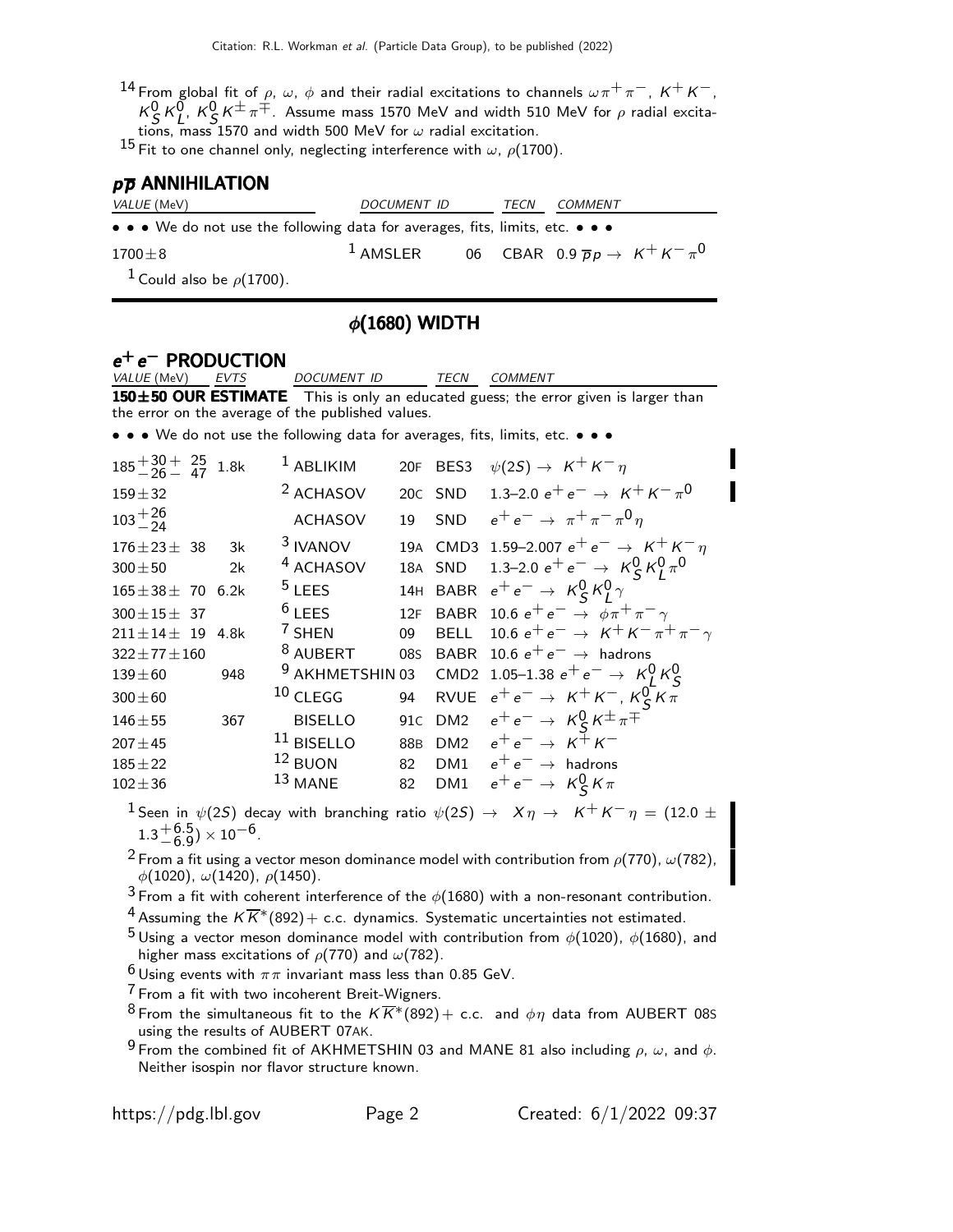- 10 Using BISELLO 88<sup>B</sup> and MANE 82 data.
- 11 From global fit including  $\rho$ ,  $\omega$ ,  $\phi$  and  $\rho$ (1700)

 $^{12}$  From global fit of  $\rho$ ,  $\omega$ ,  $\phi$  and their radial excitations to channels  $\omega \, \pi^+ \, \pi^-$ , K $^+$  K $^-$ ,  $K_S^0$   $K_L^0$ ,  $K_S^0$   $K^{\pm}$   $\pi^{\mp}$ . Assume mass 1570 MeV and width 510 MeV for  $\rho$  radial excitations, mass 1570 and width 500 MeV for  $\omega$  radial excitation.<br><sup>13</sup> Fit to one channel only, neglecting interference with  $\omega$ ,  $\rho$ (1700).

#### $p\overline{p}$  ANNIHILATION

| <i>VALUE</i> (MeV)                                                            | DOCUMENT ID                                                             | TECN | <i>COMMENT</i> |  |
|-------------------------------------------------------------------------------|-------------------------------------------------------------------------|------|----------------|--|
| • • • We do not use the following data for averages, fits, limits, etc. • • • |                                                                         |      |                |  |
| $143 + 24$                                                                    | <sup>1</sup> AMSLER 06 CBAR 0.9 $\overline{p}p \rightarrow K^+K^-\pi^0$ |      |                |  |
| <sup>1</sup> Could also be $\rho$ (1700).                                     |                                                                         |      |                |  |

#### Mode Fraction  $(\Gamma_j/\Gamma)$  $\mathsf{F}_1$   $\mathsf{K}\overline{\mathsf{K}}^*(892) + \text{c.c.}$  seen  $\frac{1}{\Gamma_2}$   $\frac{1}{\sqrt{K}}$ <br> $\frac{1}{\Gamma_3}$   $\frac{1}{\sqrt{K}}$ 0 S  $K \pi$  seen  $\Gamma_3$  KK seen  $\mathsf{\Gamma}_4$   $\mathsf{K}_L^0$  $^0_L$  K $^0_S$ S  $\frac{\Gamma_5}{\Gamma_6}$  $e^+ e^-$ −<br>− seen  $\Gamma_6$   $\omega \pi \pi$  not seen  $Γ_7$   $φππ$ <br> $Γ_8$   $K<sup>+</sup>$  $Γ_8$   $K^+ K^- \pi^+ \pi$ −<br>− seen Γ9  $ηφ$  seen  $\Gamma_{10}$   $K^+ K^- \eta$  $\Gamma_{11}$   $\eta \gamma$  seen  $\Gamma_{12}^{\text{+}}$  K<sup>+</sup> K<sup>-</sup> π<sup>0</sup>

### $\phi(1680)$  DECAY MODES

## φ(1680) Γ(i)Γ( $e^+e^-$ )/Γ(total)

This combination of a partial width with the partial width into  $e^+e^$ and with the total width is obtained from the integrated cross section into channel (I) in  $e^+e^-$  annihilation. We list only data that have not been used to determine the partial width  $\Gamma(1)$  or the branching ratio  $\Gamma(1)/\text{total}$ .

| $\Gamma(K_1^0 K_5^0) \times \Gamma(e^+ e^-)/\Gamma_{\text{total}}$                                                                                                       |             |             |      |             |                                                                    | $\Gamma_4\Gamma_5/\Gamma$ |
|--------------------------------------------------------------------------------------------------------------------------------------------------------------------------|-------------|-------------|------|-------------|--------------------------------------------------------------------|---------------------------|
| VALUE (eV)                                                                                                                                                               | <b>EVTS</b> | DOCUMENT ID |      | <b>TECN</b> | <b>COMMENT</b>                                                     |                           |
| • • • We do not use the following data for averages, fits, limits, etc. • • •                                                                                            |             |             |      |             |                                                                    |                           |
| $14.3 \pm 2.4 \pm 6.2$                                                                                                                                                   | 6.2k        |             |      |             | <sup>1</sup> LEES 14H BABR $e^+e^- \rightarrow K_S^0 K_I^0 \gamma$ |                           |
| <sup>1</sup> Using a vector meson dominance model with contribution from $\phi(1020)$ , $\phi(1680)$ , and<br>higher mass excitations of $\rho(770)$ and $\omega(782)$ . |             |             |      |             |                                                                    |                           |
| $\Gamma(\phi \pi \pi) \times \Gamma(e^+ e^-)/\Gamma_{\text{total}}$                                                                                                      |             |             |      |             |                                                                    | $\Gamma_7\Gamma_5/\Gamma$ |
| $VALUE(10^{-2} \text{ keV})$                                                                                                                                             |             | DOCUMENT ID | TECN |             | COMMENT                                                            |                           |
| • • • We do not use the following data for averages, fits, limits, etc. • • •                                                                                            |             |             |      |             |                                                                    |                           |
| $4.2 \pm 0.2 \pm 0.3$                                                                                                                                                    |             | LEES        |      |             | 12F BABR 10.6 $e^+e^- \to \phi \pi^+ \pi^- \gamma$                 |                           |
| https://pdg.lbl.gov                                                                                                                                                      |             | Page 3      |      |             |                                                                    | Created: 6/1/2022 09:37   |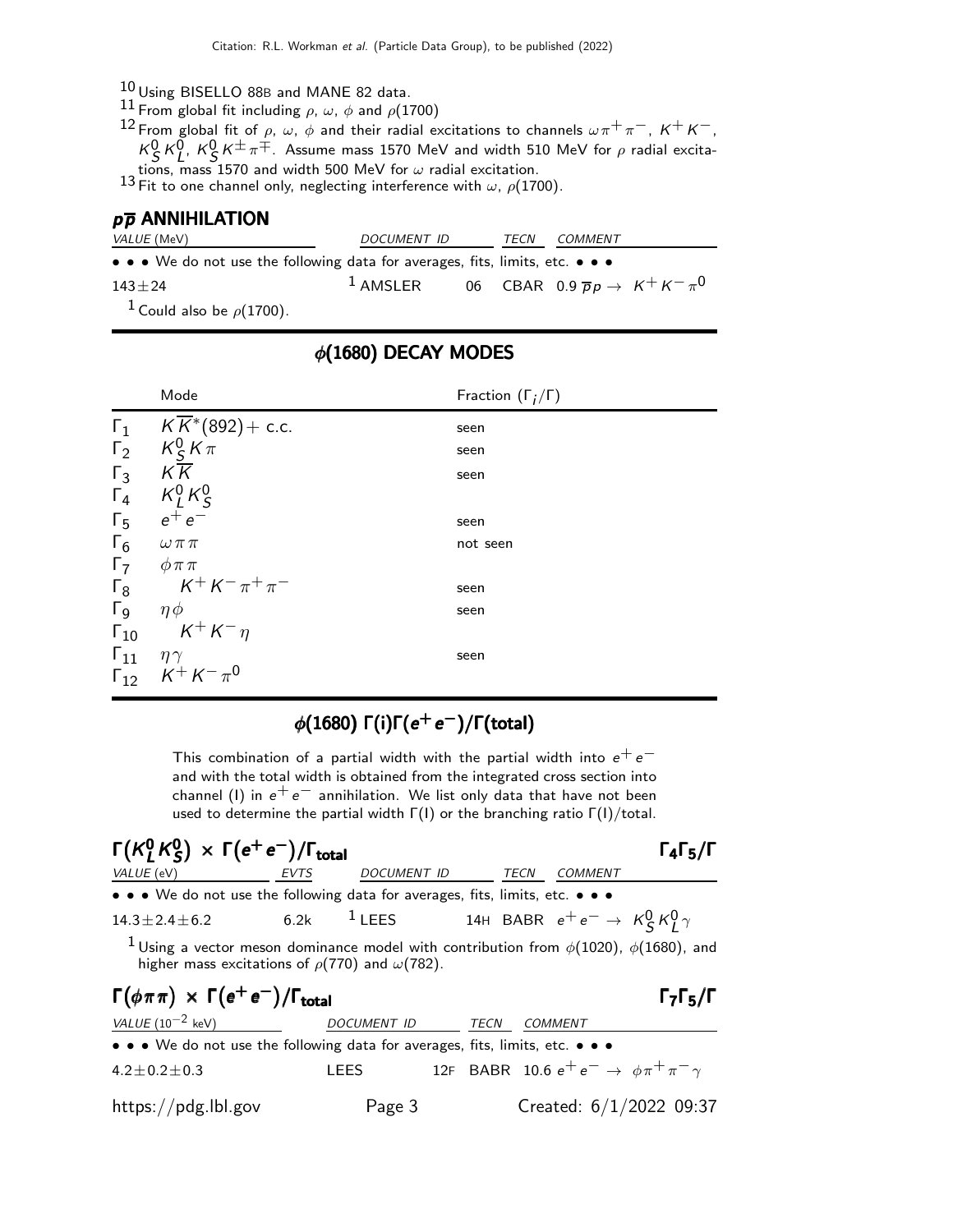

<sup>1</sup> From a fit with coherent interference of the  $\phi(1680)$  with a non-resonant contribution.

# φ(1680) Γ(i)Γ( $e^+e^-$ )/Γ $^2$ (total)

This combination of a branching ratio into channel  $(i)$  and branching ratio into  $e^+ e^-$  is directly measured and obtained from the cross section at the peak. We list only data that have not been used to determine the branching ratio into (*i*) or  $e^+e^-$ .

#### $\mathsf{\Gamma}(\mathsf{K}^0_I$  $^0_\mathsf{L}$ K $^0_\mathsf{S}$ Γ(K<sup>0</sup> K<sup>0</sup>S)/Γ<sub>total</sub> × Γ(e<sup>+</sup> e<sup>-</sup>)/Γ<sub>total</sub> Γ<sub>4</sub>/Γ × Γ<sub>5</sub>/Γ

VALUE (units 10<sup>-6</sup>) EVTS DOCUMENT ID TECN COMMENT • • • We do not use the following data for averages, fits, limits, etc. • • •  $0.131\pm0.059$  948  $^1$  AKHMETSHIN 03 CMD2 1.05–1.38  $e^+$   $e^-\rightarrow~$   $\kappa^0_L$   $\kappa^0_S$ 

<sup>1</sup> From the combined fit of AKHMETSHIN 03 and MANE 81 also including  $\rho$ ,  $\omega$ , and  $\phi$ . Neither isospin nor flavor structure known. Recalculated by us.

# Γ $(K\overline{K}^*(892)+$  c.c.)/Γ<sub>total</sub>  $\times \; \Gamma(e^+e^-)/\Gamma_{\text{total}}$  Γ $_1$ /Γ $\times$  Γ $_5$ /Γ

| VALUE (units $10^{-6}$ ) EVTS DOCUMENT ID TECN                                |  |  | COMMENT                                                                                      |
|-------------------------------------------------------------------------------|--|--|----------------------------------------------------------------------------------------------|
| • • • We do not use the following data for averages, fits, limits, etc. • • • |  |  |                                                                                              |
| $1.15\pm0.16\pm0.01$                                                          |  |  | <sup>1</sup> AUBERT 085 BABR 10.6 $e^+e^- \rightarrow K\overline{K}^*(892)\gamma +$          |
| $3.29 \pm 1.57$                                                               |  |  | 367 <sup>2</sup> BISELLO 91c DM2 1.35–2.40 $e^+e^- \to K_S^0 K^{\pm} \pi^{\mp}$              |
|                                                                               |  |  | I From the simultaneous fit to the $V\overline{V}^*(000)$ is a good for data from AUDEDT 000 |

From the simultaneous fit to the  $KK^*(892) +$  c.c. and  $\phi\eta$  data from AUBERT 08S using the results of AUBERT 07AK.

<sup>2</sup> Recalculated by us with the published value of B( $K\overline{K}$ \*(892) + c.c.) × Γ( $e^+e^-$ ).

# $\Gamma(\phi \pi \pi)/\Gamma_{\text{total}} \, \times \, \Gamma(e^+ \, e^-)/\Gamma_{\text{total}}$  Γ<sub>7</sub>/Γ  $\times$  Γ<sub>5</sub>/Γ

VALUE (units  $10^{-7}$ ) EVTS DOCUMENT ID TECN COMMENT • • • We do not use the following data for averages, fits, limits, etc. • • •  $1.86 \pm 0.14 \pm 0.21$  4.8k <sup>1</sup> SHEN 09 BELL 10.6  $e^+e^- \rightarrow K^+K^-\pi^+\pi^-\gamma$  $^1$ Multiplied by 3/2 to take into account the  $\phi \pi^0 \pi^0$  mode. Using B( $\phi \rightarrow ~~K^+ \, K^-)=$  $(49.2 \pm 0.6)\%$ .  $\Gamma$ ο/Γ  $\times$  Γ<sub>5</sub>/Γ

| $\Gamma(\eta \phi)/\Gamma_{\text{total}} \times \Gamma(e^+e^-)/\Gamma_{\text{total}}$                                                             | $\Gamma_9/\Gamma \times \Gamma_5/\Gamma$ |          |     |                                             |            |                                       |
|---------------------------------------------------------------------------------------------------------------------------------------------------|------------------------------------------|----------|-----|---------------------------------------------|------------|---------------------------------------|
| $\frac{VALUE \text{ (units } 10^{-7})}{\bullet \bullet \bullet \bullet \text{ We do not use the following data for averages, fits, limits, etc.}$ | $\bullet \bullet \bullet$                |          |     |                                             |            |                                       |
| $5.64 + 1.74$                                                                                                                                     | ACHASOV                                  | 19       | SND | $e^+e^- \rightarrow \pi^+ \pi^- \pi^0 \eta$ |            |                                       |
| $5.3 \pm 0.6 \pm 0.9$                                                                                                                             | 3k                                       | 1 IVANOV | 19A | CMD3                                        | 1.59–2.007 | $e^+e^- \rightarrow$                  |
| $K^+K^- \eta$                                                                                                                                     | 4.3 ±1.0 ±0.9                            | 2 AUBERT | 085 | BABR                                        | 10.6       | $e^+e^- \rightarrow \phi \eta \gamma$ |

<sup>1</sup> From a fit with coherent interference of the  $\phi(1680)$  with a non-resonant contribution. <sup>2</sup> From the simultaneous fit to the  $K\overline{K}^*(892)+$  c.c. and  $\phi\eta$  data from AUBERT 08S using the results of AUBERT 07AK.

 $\Gamma_7/\Gamma \times \Gamma_5/\Gamma$ 

 $\Gamma_4/\Gamma \times \Gamma_5/\Gamma$ 

 $\Gamma_1/\Gamma \times \Gamma_5/\Gamma$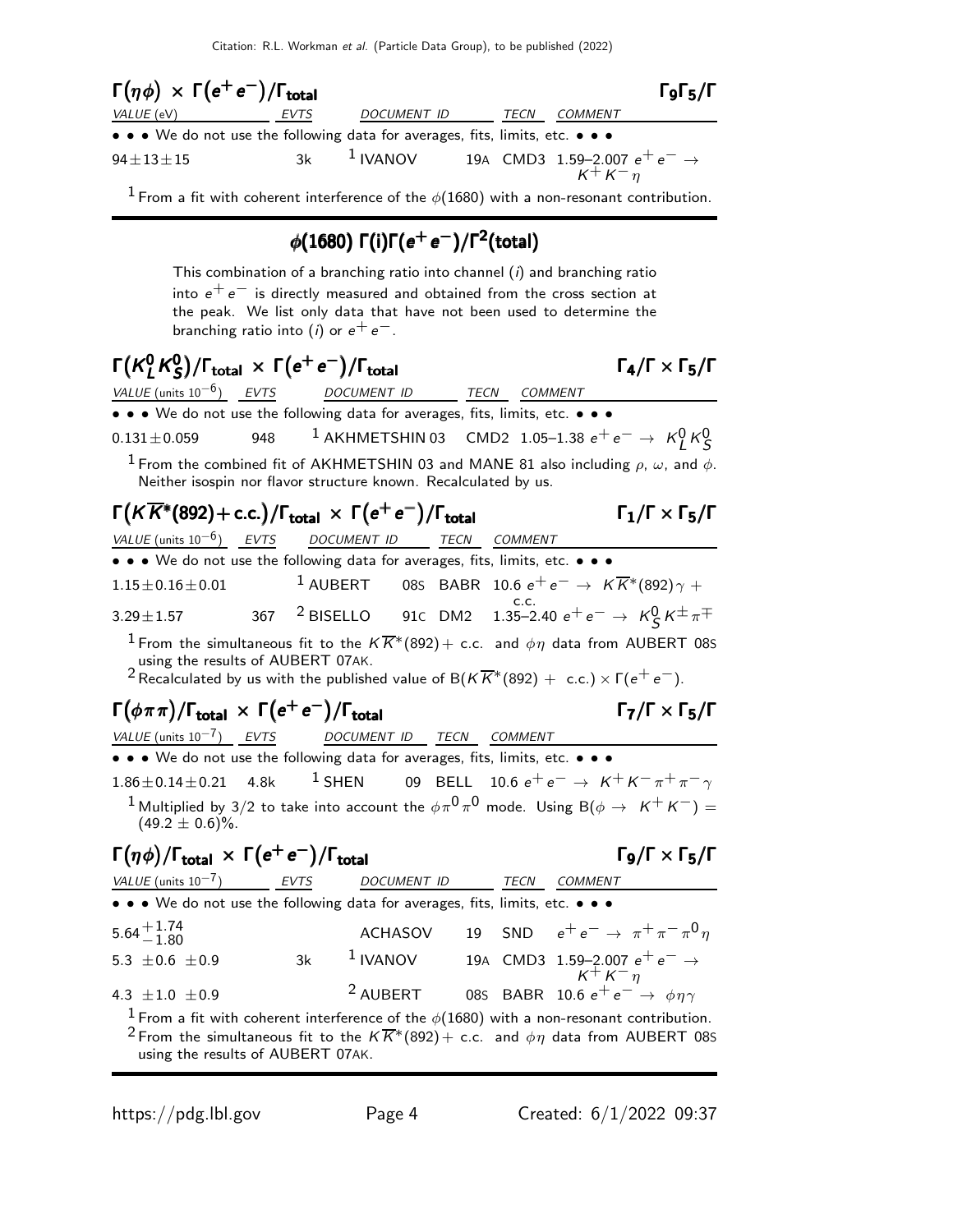### φ(1680) BRANCHING RATIOS

| $\Gamma(K\overline{K}^*(892)+c.c.)/\Gamma(K^0_S\overline{K\pi})$              |             |                                                                                                                                             |    |                 |                                                     | $\Gamma_1/\Gamma_2$                            |
|-------------------------------------------------------------------------------|-------------|---------------------------------------------------------------------------------------------------------------------------------------------|----|-----------------|-----------------------------------------------------|------------------------------------------------|
| <b>VALUE</b>                                                                  |             | DOCUMENT ID                                                                                                                                 |    |                 | TECN COMMENT                                        |                                                |
| dominant                                                                      |             | MANE                                                                                                                                        |    |                 | 82 DM1 $e^+e^- \rightarrow K_S^0 K^{\pm} \pi^{\mp}$ |                                                |
| $\Gamma(K\overline{K})/\Gamma(K\overline{K}^*(892)+c.c.)$                     |             |                                                                                                                                             |    |                 |                                                     | $\Gamma_3/\Gamma_1$                            |
| <i>VALUE</i>                                                                  |             | DO <u>CUMENT ID</u>                                                                                                                         |    |                 | TECN COMMENT                                        |                                                |
| • • • We do not use the following data for averages, fits, limits, etc. • • • |             |                                                                                                                                             |    |                 |                                                     |                                                |
| $0.07 + 0.01$                                                                 |             | <b>BUON</b>                                                                                                                                 | 82 | DM <sub>1</sub> | $e^+e^-$                                            |                                                |
| $\Gamma(\omega \pi \pi)/\Gamma(K\overline{K}^*(892)+c.c.)$                    |             |                                                                                                                                             |    |                 |                                                     | $\Gamma_6/\Gamma_1$                            |
| <b>VALUE</b>                                                                  |             | <i>DOCUMENT ID</i>                                                                                                                          |    | TECN            | <b>COMMENT</b>                                      |                                                |
| < 0.10                                                                        |             | <b>BUON</b>                                                                                                                                 | 82 | DM <sub>1</sub> | $e^+e^-$                                            |                                                |
| $\Gamma(\eta\phi)/\Gamma_{\rm total}$                                         |             |                                                                                                                                             |    |                 |                                                     | $\Gamma$ 9/Г                                   |
| <i>VALUE</i>                                                                  | EVTS        | DOCUMENT ID TECN COMMENT                                                                                                                    |    |                 |                                                     |                                                |
| seen                                                                          | 35          | $1$ ACHASOV $14$                                                                                                                            |    |                 |                                                     | SND 1.15-2.00 $e^+e^- \rightarrow \eta \gamma$ |
|                                                                               |             | $^1$ From a phenomenological model based on vector meson dominance with $\rho(1450)$ and<br>$\phi(1680)$ masses and widths from the PDG 12. |    |                 |                                                     |                                                |
| $\Gamma(\eta \phi)/\Gamma(K\overline{K}^*(892)+c.c.)$                         |             |                                                                                                                                             |    |                 |                                                     | $\Gamma$ 9/Г $_1$                              |
| <i>VALUE</i>                                                                  |             | DOCUMENT ID                                                                                                                                 |    | <b>TECN</b>     | <b>COMMENT</b>                                      |                                                |
| • • • We do not use the following data for averages, fits, limits, etc. • • • |             |                                                                                                                                             |    |                 |                                                     |                                                |
| $\approx 0.37$                                                                |             | <sup>1</sup> AUBERT 085 BABR 10.6 $e^+e^- \rightarrow$ hadrons                                                                              |    |                 |                                                     |                                                |
|                                                                               |             | <sup>1</sup> From the fit including data from AUBERT 07AK.                                                                                  |    |                 |                                                     |                                                |
| $\Gamma(\eta\gamma)/\Gamma_{\rm total}$                                       |             |                                                                                                                                             |    |                 |                                                     | $\Gamma_{11}/\Gamma$                           |
| <i>VALUE</i>                                                                  | <b>EVTS</b> | DOCUMENT ID                                                                                                                                 |    |                 | TECN COMMENT                                        |                                                |
| seen                                                                          | 35          | $^1$ ACHASOV                                                                                                                                | 14 | SND             |                                                     | 1.15-2.00 $e^+e^- \rightarrow \eta \gamma$     |

<sup>1</sup> From a phenomenological model based on vector meson dominance with  $\rho$ (1450) and  $\phi(1680)$  masses and widths from the PDG 12.

## $\phi$ (1680) REFERENCES

| ABLIKIM        | 20F | PR D101 032008               | M. Ablikim et al.                              |                             | (BESIII Collab.) |
|----------------|-----|------------------------------|------------------------------------------------|-----------------------------|------------------|
| ACHASOV        | 20C | EPJ C80 1139                 | M.N. Achasov et al.                            |                             | (SND Collab.)    |
| ACHASOV        | 19  | PR D99 112004                | M.N. Achasov et al.                            |                             | (SND Collab.)    |
| <b>IVANOV</b>  | 19A | PL B798 134946               | V.L. Ivanov et al.                             | (CMD-3 Collab.)             |                  |
| <b>ACHASOV</b> | 18A | PR D97 032011                | M.N. Achasov et al.                            |                             | (SND Collab.)    |
| ACHASOV        | 14  | PR D90 032002                | M.N. Achasov et al.                            |                             | (SND Collab.)    |
| <b>LEES</b>    | 14H | PR D89 092002                | J.P. Lees et al.                               | (BABAR Collab.)             |                  |
| LEES           | 12F | PR D86 012008                | J.P. Lees <i>et al.</i>                        | (BABAR Collab.)             |                  |
| PDG.           | 12  | PR D86 010001                | J. Beringer et al.                             |                             | (PDG Collab.)    |
| SHEN           | 09  | PR D80 031101                | C.P. Shen et al.                               | (BELLE Collab.)             |                  |
| AUBERT         | 08S | PR D77 092002                | B. Aubert et al.                               | (BABAR Collab.)             |                  |
| AUBERT         |     | 07AK PR D76 012008           | B. Aubert et al.                               | (BABAR Collab.)             |                  |
| AMSLER         | 06  | PL B639 165                  | C. Amsler <i>et al.</i>                        | (Crystal Barrel Collab.)    |                  |
| AKHMETSHIN 03  |     | PL B551 27                   | R.R. Akhmetshin et al.                         | (Novosibirsk CMD-2 Collab.) |                  |
| Also           |     | PAN 65 1222                  | E.V. Anashkin, V.M. Aulchenko, R.R. Akhmetshin |                             |                  |
|                |     | Translated from YAF 65 1255. |                                                |                             |                  |